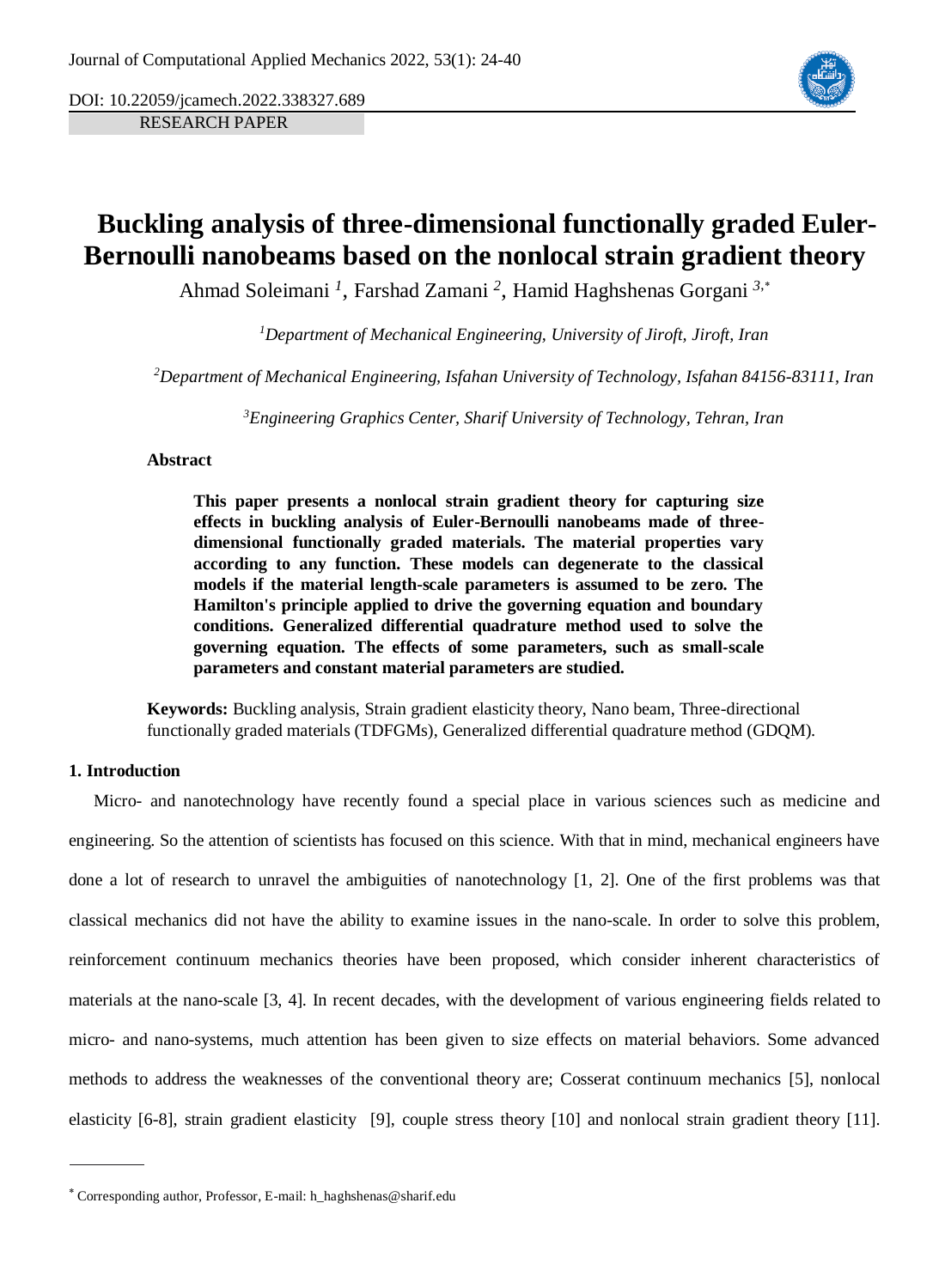Among the non-classical continuum mechanics theories, nonlocal elasticity and strain gradient theory have been widely used to analyze the nanostructures [\[12-41\]](#page-12-9). According to the nonlocal elasticity theory, in contrast to classical elasticity, the stress tensor at an arbitrary point *x* in the domain of material depends not only on the strain tensor at x but also on strain tensor at all other points in the domain. According to this theory, a stress-strain relationship for a homogeneous elastic solid is:

$$
\sigma_{ij}^{nl} = \int\limits_{\nu} \alpha(|x'-x,\tau|) \sigma_{ij}^l dv(x')
$$

where  $\alpha$  is the nonlocal modulus or kernel function. It contains the small-scale effects incorporating into constitutive equations the nonlocal effects at the reference point  $\bm{x}$  produced by local strain at the source  $x'$ . This function depends on two variables  $|x-x'|$  and  $\alpha$ .  $|x-x'|$  represents the distance in Euclidean form and  $\tau = e_0 \overline{a}/L$ is a material constant that depends on internal and external characteristic length (such as the lattice spacing and wavelength). The parameter  $e_0$  is vital for the validity of nonlocal models. This parameter was determined by matching the dispersion curves based on atomistic models. Also,  $\sigma^{nl}$  is the nonlocal stress tensor at the reference point and  $\sigma$ <sup>*l*</sup> is the classical stress tensor at local point. In addition, the classical stress tensor is defined as follows:

# $\sigma^l = C : \varepsilon$

here  $C$  is the fourth order elasticity tensor and  $\cdot$ : denotes the double dot product. Eringen determined the functional form of the kernel numerically. By appropriate choice of the kernel function, Eringen showed that the nonlocal constitutive equation given in integral form can be represented, for unbounded domains, in an equivalent differential form as:

$$
(1 - \mu \nabla^2) \sigma^{nl} = C : \varepsilon, \quad \mu = (e_0 a)^2
$$

On the contrary, for bounded structural domains, Eq.(1) is equivalent to a differential problem with suitable boundary constitutive conditions which are in contrast with equilibrium [\[42\]](#page-13-0). Accordingly, the elastostatic problem of a continuous nano-structure, formulated with Eringen's integral model, admits no solution and hence such a theory cannot be adopted in nano-mechanics [\[43,](#page-14-0) [44\]](#page-14-1). The differential form of Eringen's integral law is not adequate to analyze size effects in nano-beams [\[45\]](#page-14-2). A mathematically and mechanically well-posed model to investigate devices at nanoscale was proposed in [\[46\]](#page-14-3) by a stress-driven integral methodology. Such an approach was successfully applied in [\[47\]](#page-14-4) to study size-dependent dynamical behavior of a Bernoulli-Euler nano-beam. The stressdriven integral law exhibits, like strain gradient models, a hardening structural response for increasing values of the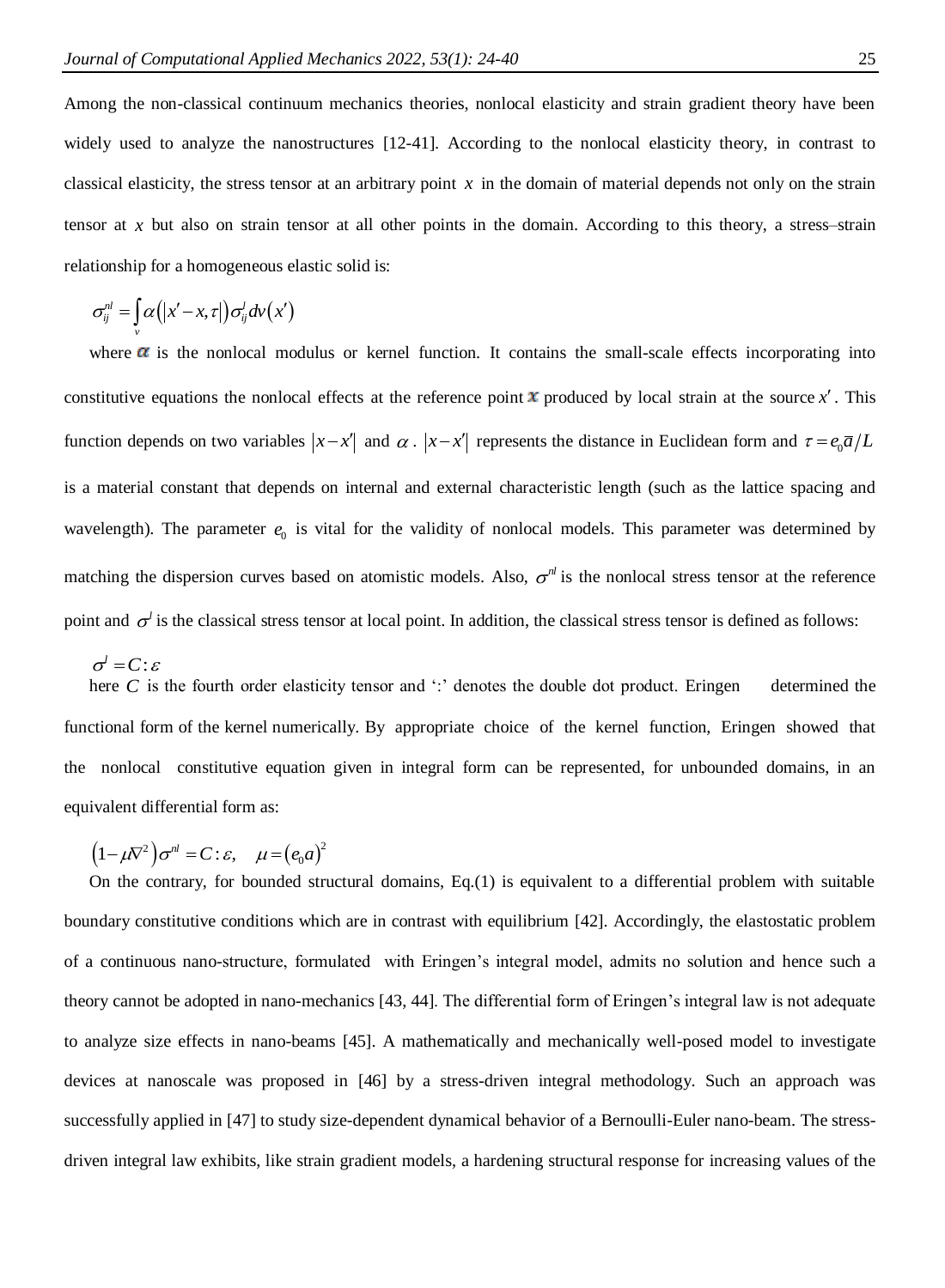nonlocal parameter. Recently, Lim et al. [\[48\]](#page-14-5) pointed out the nonlocal strain gradient theory can predict both increase and decrease in the structural stiffness, a result confirmed by the experimental data [\[48\]](#page-14-5). These methods are widely used in modeling of nano structure problems. For example, Li and Hu [\[49\]](#page-14-6) studied buckling behavior of a nonlinear Euler-Bernoulli simply supported beam of nonlocal strain gradient theory. Hamilton's principle was used to drive the governing equation and associated boundary conditions. Results show that post-buckling deflection has a positive relation to nonlocal parameter and reverse relation to material characteristic parameter. Besides, size dependent parameters have a significant effect on the higher-order buckling deflection. Li et al. [\[50\]](#page-14-7) offered a model to investigate flexural wave propagation in the functionally graded beams based on nonlocal strain gradient theory. The effect of some parameters such as nonlocal parameter and material characteristic parameter were investigated. Farajpour et al. [\[51\]](#page-14-8) used a higher-order nonlocal strain gradient in order to study thermoelastic buckling behavior of orthotropic size-dependent plate which is resting on the elastic foundation. Differential quadrature method was employed to solve the higher-order governing differential equation. They studied the effect of scale parameter, temperature and aspects of the plate on the buckling behavior of nanoplate. Ebrahimi and Barati [\[52\]](#page-14-9) analyzed vibration through the thickness functionally graded smart nanobeams by using of a new nonlocal higher-order refined magneto-electro-viscoelastic model. They considered various boundary conditions for nanobeams. The effects of some parameters such as boundary conditions, damping coefficient, magnetic field and electric voltage on the natural frequency of nanobeams were studied. Nejad et al. [\[16-18\]](#page-12-10) studied the bending, buckling and vibration behavior of nano-beams in the framework of nonlocal elasticity theory. They used Euler-Bernoulli beam model to analyze the nano-beams and considered that the mechanical property in nano-beam changed in the thickness and length directions according to arbitrary function. In these studies, the effects of length scale parameter and inhomogeneity parameter were explored. Tuns and Kirca [\[53,](#page-14-10) [54\]](#page-14-11) presented an exact solution for integral form of Eeingen's nonlocal theory in order to analyze bending and buckling of Euler-Bernoulli and Timoshenko nanobeams. Ebrahimi and Barati [\[55\]](#page-14-12) studied wave propagation in the functionally graded nanobeams using of nonlocal strain gradient theory. Nanobeams were resting on an elastic foundation and was subjected to axial magnetic field. Results show that length scale parameter, material inhomogeneity parameter, elastic foundation and magnetic field have significant effect on the wave propagation behavior. Li et al. [\[56\]](#page-14-13) investigated free vibration behavior of functionally graded size-dependent Timoshenko beams on the basis of nonlocal strain gradient theory. They used Hamilton's principle to drive governing equation and boundary conditions. Li and Hu [\[57\]](#page-14-14) used nonlinear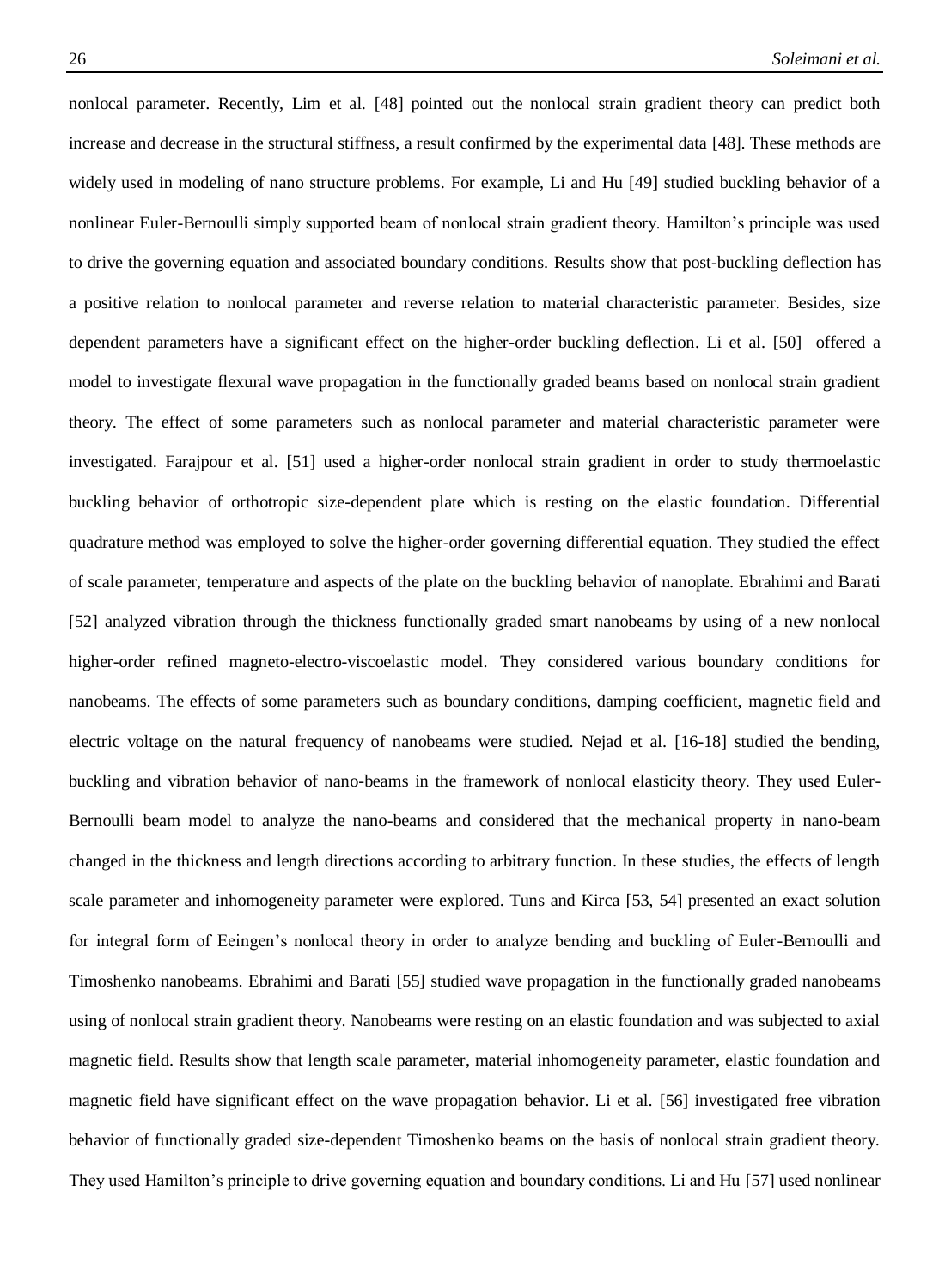Euler-Bernoulli and Timoshenko beam models along nonlocal strain gradient theory in order to study bending behavior of through the thickness functionally graded size-dependent beams. They show that the effect of smallscale parameter and material inhomogeneity parameter on the bending deflection and vibration frequency of sizedependent beams. Romanoff et al. [\[58\]](#page-14-15) employed nonlocal sandwich Timoshenko beam theory in order to explain the macro- and micro-structural responses. Ebrahimi and Barati [\[59\]](#page-14-16) investigate the influences of surface and thermal effects on the vibration analysis of viscoelastic Euler-Bernoulli nanobeams by using of nonlocal strain gradient theory. The nanobeams made of functionally graded material and resting on the viscoelastic foundation. Hamilton's principle was used to drive the governing equation and boundary conditions. They described the effects of damping coefficient on the vibration frequency of viscoelastic nanobeams. Based on the nonlocal strain gradient theory, Ebrahimi and Barati [\[60\]](#page-14-17) offered a model for buckling behavior of higher order shear deformable curved nanobeams. Nanobeams were made of functionally graded material and mechanical properties varied according to power-law model. They investigate the effect of boundary conditions, material inhomogeneity parameter and length parameter. Xu et al. [\[61\]](#page-14-18) investigated bending and buckling behavior of Euler-Bernoulli beams using of nonlocal strain gradient theory. Based on the nonlocal strain gradient theory, Li et al. [\[62\]](#page-15-0) investigated bending, buckling and vibration behaviors through the length functionally graded Euler-Bernoulli size-dependent beams. They used Hamilton's principle to obtain the governing equation and associate boundary conditions. Then, generalized differential quadrature method was employed to solve these equations. Finally, they studied the effect of grading index and size-dependent parameter on the mechanical behaviors of beams. Li and Hu [\[63\]](#page-15-1) derived torsional motion equation of nanotubes in the framework of nonlocal elasticity theory. Nanotubes made of functionally graded materials which the mechanical property was varying in the radius and length directions. Results show that torsional frequencies have reverse relation to nonlocal parameter.

Torsional vibration of nano-cone based on nonlocal strain gradient elasticity theory presented by Adeli et al. [\[20\]](#page-13-1).

Functionally Graded Material (FGM) is one of the newest concepts in composite design. The properties of the FGM vary continuously from one point to another. Several articles dealing with different aspects of FGM have been published in recent years [\[12,](#page-12-9) [19,](#page-12-11) [22,](#page-13-2) [64-83\]](#page-15-2). It need to be cited that maximum of the above-noted analyses are associated with FGMs with material properties varying in a single direction only. However, there are practical occasions which require tailored grading of properties in two or even three directions. As reported by Steinberg [\[84\]](#page-15-3),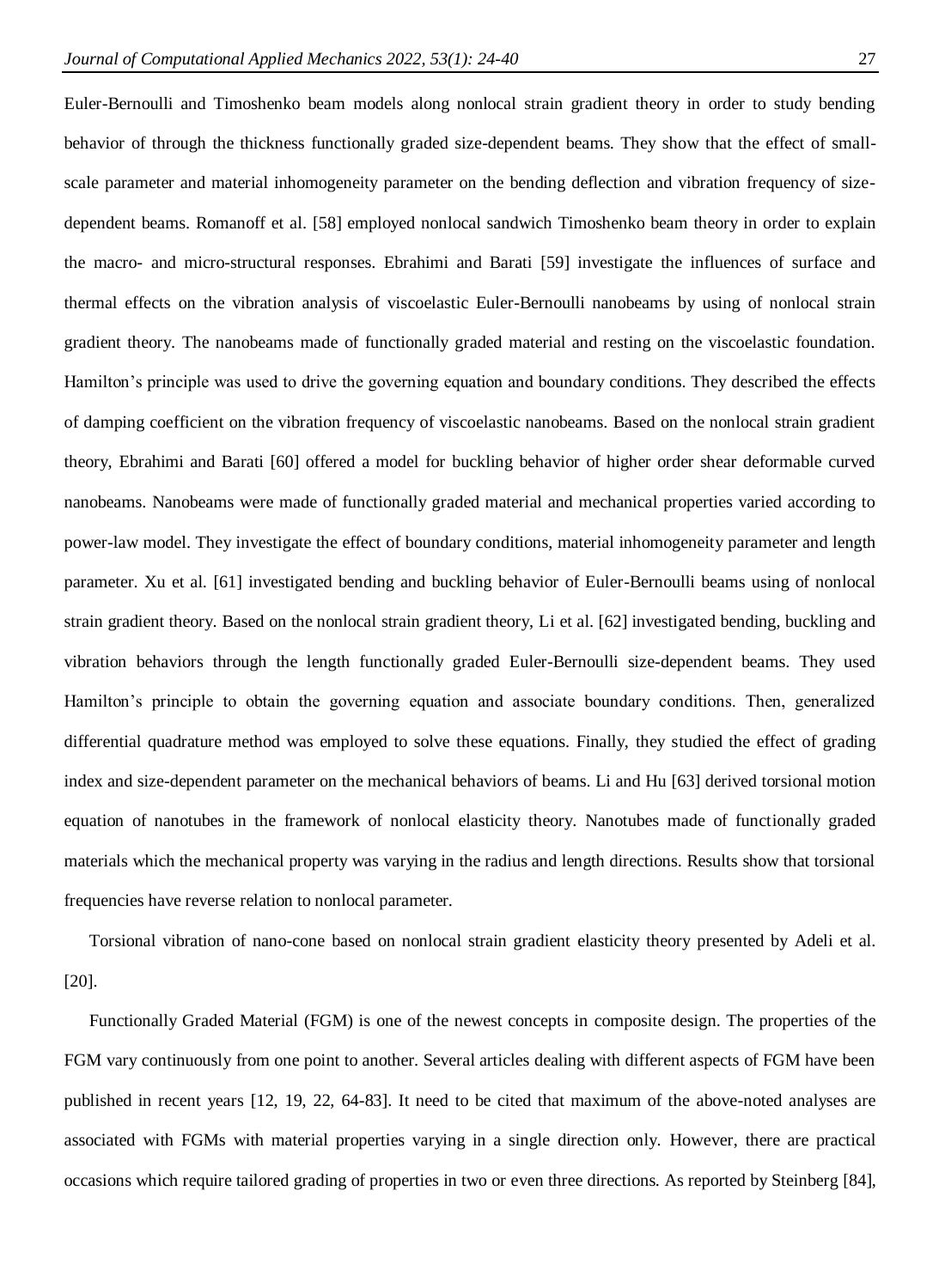Two-direction materials are needed in spacecraft design. Therefore, it is of great significance to develop novel FGMs with properties varying in two or three directions (2D or 3D FGMs) to withstand a more general temperature field.

In this article, using nonlocal strain gradient theory, buckling analysis of TDFGMs Euler-Bernoulli nano-beams is presented. The effects of changes of some important parameters are investigated.

#### **2. Analysis**

Consider a nano-beam of length L, width b, and thickness h made of three-directional functionally graded materials. Cartesian coordinates  $(x, y, z)$  are considered. The modulus of elasticity E are assumed to vary as arbitrary functions in axial, thickness and width directions, as indicated below [\[85\]](#page-16-0):

$$
E(x, y, z) = X(x)Y(y)Z(z)
$$
\n(1)

where  $X(x)$ ,  $Y(y)$  and  $Z(z)$  are arbitrary functions.

Nonlocal elasticity theory, in contrast to classical elasticity, the stress tensor at an arbitrary point x in the domain of the material depends not only on the strain tensor at x but also on strain tensor at all other points in the domain. According to this theory, the structural stiffness of nanomaterials is smaller than that of the corresponding bulk material. Strain gradient theory in addition to the strain tensor, strain gradients are also considered in writing the strain energy density. Unlike to nonlocal elasticity theory, this theory predicts that the structural stiffness of nanomaterials is larger than that of the corresponding bulk material. Recently, by considering this problem, Lim et al. [\[11\]](#page-12-8) demonstrate the nonlocal strain gradient theory that can predict both increase and decrease in the structural stiffness [\[85,](#page-16-0) [86\]](#page-16-1).

In the nonlocal strain gradient theory, the total stress of Euler-Bernoulli beam are defined as

$$
\sigma'_{xx} = \sigma_{xx} - \frac{d\sigma_{xx}^{(1)}}{dx}
$$
 (2)

here  $\sigma_{xx}$  and  $\sigma_{xx}^{(1)}$  are the classical and higher-order nonlocal stress tensors, respectively. The constitutive equation of the nonlocal strain gradient theory can be expressed as;

$$
\left[1-\mu^2 \nabla^2\right] \sigma_{xx}^{\prime} = E\left(1-l^2 \nabla^2\right) \varepsilon_{xx}
$$
\n(3)

where  $\mu$  and  $l$  is the nonlocal and strain gradient material length scale parameter introduced to consider the significance of nonlocal strain gradient stress field.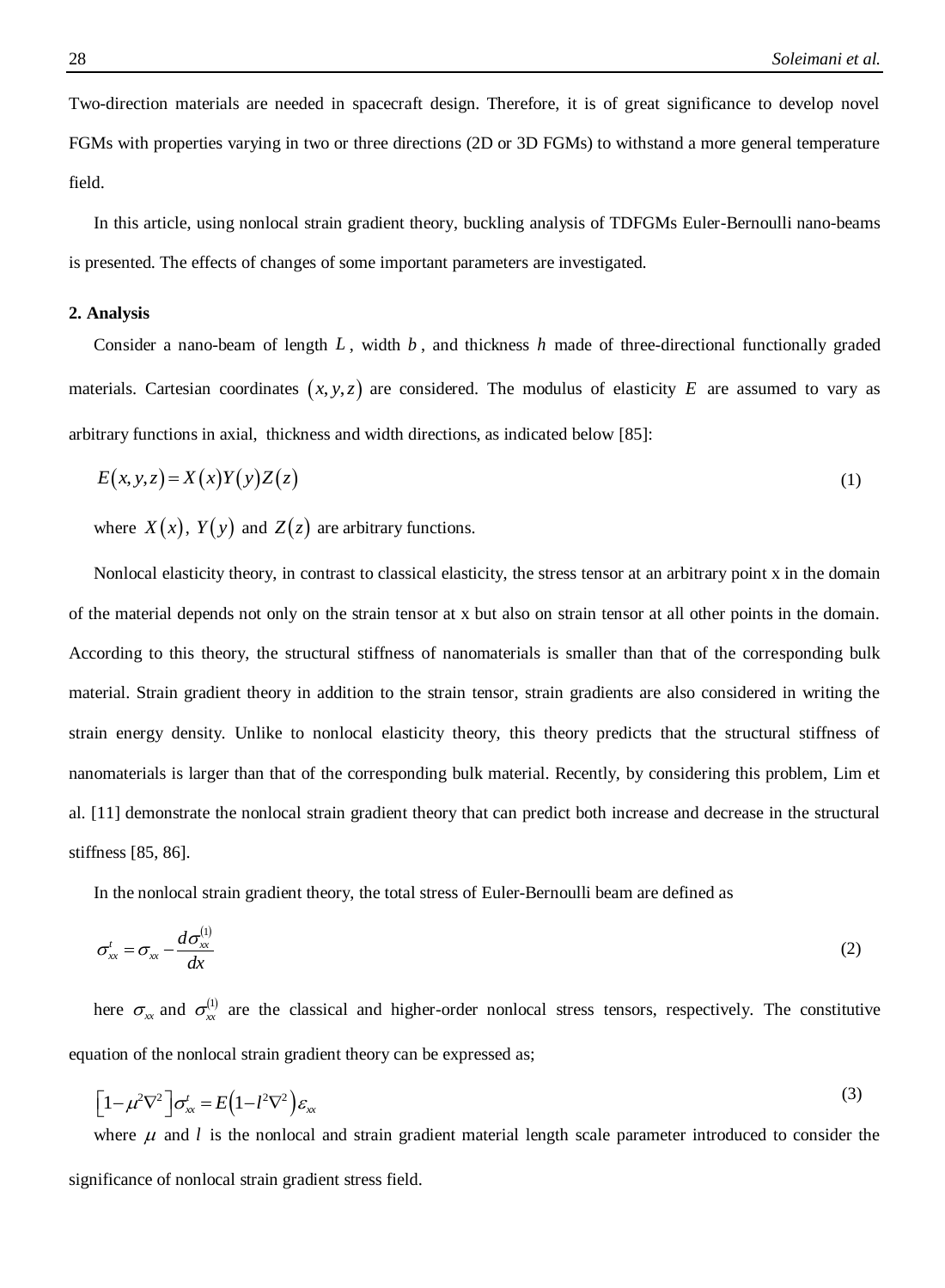$$
\begin{cases}\n u_1 = -z \left( \frac{\partial w}{\partial x} \right) \\
 u_2 = 0 \\
 u_3 = w(x,t)\n\end{cases} (4)
$$

Assuming the small deformations, the only nonzero strain of the Euler-Bernoulli beam theory is

$$
\varepsilon_{xx} = \frac{\partial u}{\partial x} = -z \frac{\partial^2 w}{\partial x^2} \tag{5}
$$

The governing equations of the FGM Euler-Bernoulli beam can be obtained, using the concept of minimum total potential energy principle. According to the principle of minimum total potential energy, the first variation in total potential energy must be zero.

$$
\delta \Pi = \delta U + \delta V = 0 \tag{6}
$$

in which  $\delta U$  and  $\delta V$  represent the variation of strain energy and that of virtual potential energy of axial load *P* , respectively. According to the nonlocal strain gradient theory developed by Lim et al. [\[48\]](#page-14-5), variation of the strain energy density of an isotropic linear elastic material with volume  $\Omega$  experiencing an infinitesimal displacement is defined as

placement is defined as  
\n
$$
\delta U = \int_{\Omega} \left( \sigma_{xx} \delta \varepsilon_{xx} + \sigma_{xx}^{(1)} \nabla \delta \varepsilon_{xx} \right) dV = -\int_{0}^{L} M_{xx} \frac{\partial^2 \delta w}{\partial x^2} dx - M_{xx}^{(1)} \delta \frac{\partial^2 w}{\partial x^2} \Big|_{0}^{L}
$$
\n
$$
= -M_{xx}^{(1)} \delta \frac{\partial^2 w}{\partial x^2} \Big|_{0}^{L} - M \delta \frac{\partial w}{\partial x} \Big|_{0}^{L} + \frac{\partial M}{\partial x} \delta w \Big|_{0}^{L} - \int_{0}^{L} \frac{\partial^2 M_{xx}}{\partial x^2} \delta w dx \tag{7}
$$

where  $\nabla \delta \varepsilon_{xx}$  is first-order strain gradient.  $M_{xx}$  and  $M_{xx}^{(1)}$  is defined as follows:

$$
M_{xx} = \int_{A} z \sigma_{xx}^t dA \tag{8}
$$

$$
M_{xx}^{(1)} = \int_A z \sigma_{xx}^{(1)} dA \tag{9}
$$

The first variation of the work due to the axial compressive force is given by:

$$
\delta V = -\int_{0}^{L} P \frac{dw}{dx} \frac{d\delta w}{dx} dx = \int_{0}^{L} P \frac{d^2 w}{dx^2} \delta w dx
$$
\n(10)

By substituting Eqs. (7) and (10) into Eq. (6) and using integration by parts, the motion equation is expressed as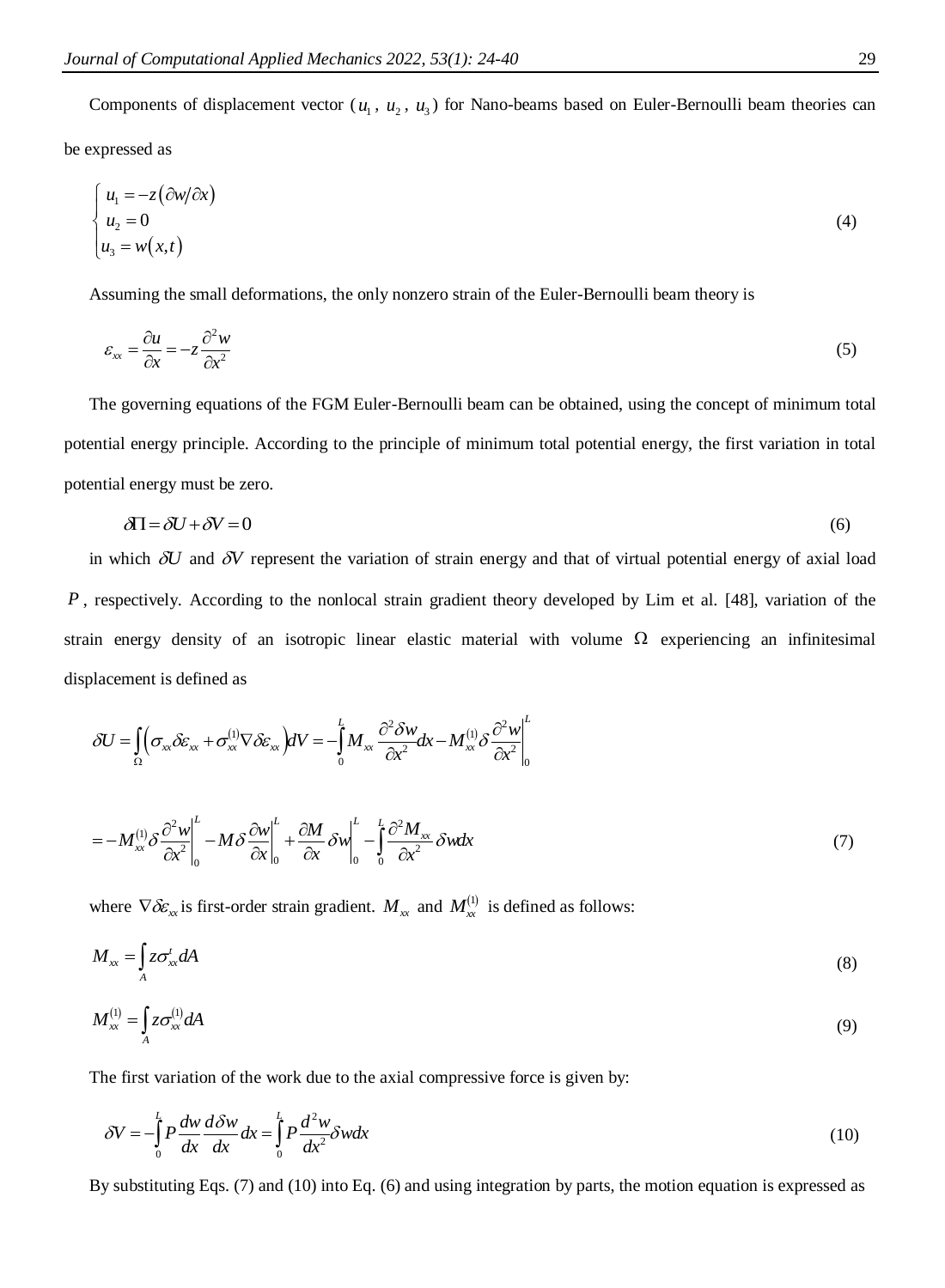$$
\frac{\partial^2 M}{\partial x^2} = P \frac{d^2 w}{dx^2} \tag{11}
$$

The classical boundary conditions is as follows

*dM*

$$
\begin{cases}\nw = 0 & or \quad \frac{dM}{dx} = 0 \\
M = 0 & or \quad \frac{dw}{dx} = 0\n\end{cases}
$$
\n(12)

and the non-classical boundary conditions

$$
\frac{d^2w}{dx^2} = 0 \quad \text{or} \quad M^{(1)} = 0 \tag{13}
$$

By combining constitutive equation of the nonlocal strain gradient theory (3) and the equilibrium equation (11), we obtain the size-dependent Navier equation of TDFG beams on the basis of the nonlocal strain gradient theory and the Euler–Bernoulli beam theory

Euler–Bernoulli beam theory  
\n
$$
P\frac{d^2w}{dx^2} - \mu^2 P \frac{d^4w}{dx^4} = -\frac{d^2X}{dx^2} I_2 \frac{d^2w}{dx^2} - 2\frac{dX}{dx} I_2 \frac{\partial^3w}{dx^3} + \left(l^2 \frac{d^2X}{dx^2} - X\right) I_2 \frac{d^4w}{dx^4}
$$
\n
$$
+2l^2 I_2 \frac{dX}{dx} \frac{d^5w}{dx^5} + l^2 I_2 X \frac{d^6w}{dx^6}
$$
\n(14)

For convenience, the following nondimensionalizations are used:

$$
\overline{w} = \frac{w}{L}, \qquad \overline{x} = \frac{x}{L}, \qquad \overline{P} = \frac{PL^2}{I_2}, \qquad \overline{\mu} = \frac{\mu}{L}, \quad \overline{l} = \frac{l}{l}
$$
\n
$$
(15)
$$

The non-dimensional governing equation expression can be obtained as  
\n
$$
\overline{P}\left(\frac{d^2\overline{w}}{d\overline{x}^2} - \overline{\mu}\frac{d^4\overline{w}}{d\overline{x}^4}\right) = -\frac{d^2X_1}{d\overline{x}^2}\frac{d^2\overline{w}}{d\overline{x}^2} - 2\frac{dX_1}{d\overline{x}}\frac{d^3\overline{w}}{d\overline{x}^3} + \left(\overline{L^2}\frac{d^2X_1}{d\overline{x}^2} - X_1\right)\frac{d^4\overline{w}}{d\overline{x}^4}
$$
\n
$$
+2\overline{L^2}\frac{dX_1}{d\overline{x}}\frac{d^5\overline{w}}{d\overline{x}^5} + \overline{L^2}X_1\frac{d^6\overline{w}}{d\overline{x}^6}
$$
\n(16)

Solving the obtained governing equation gives the critical buckling load  $(\bar{P})$  of the TDFGM Euler-Bernoulli nano-beams based on nonlocal strain gradient elasticity theory using generalized differential quadrature method (GDQM).

# **3. Results and discussion**

It is proposed that the modulus of elasticity and density of the nano-beam vary in the  $x$ ,  $y$  and  $z$  directions, as

follows [87]  
\n
$$
E(x, y, z) = e^{\frac{n_1}{L}x} \left[ \left( \frac{2y+b}{2b} \right)^{n_2} + k \left( 1 - \left( \frac{2y+b}{2b} \right)^{n_2} \right) \right] \left[ E_c \left( \frac{2z+h}{2h} \right)^{n_3} + E_m \left( 1 - \left( \frac{2z+h}{2h} \right)^{n_3} \right) \right]
$$
\n(17)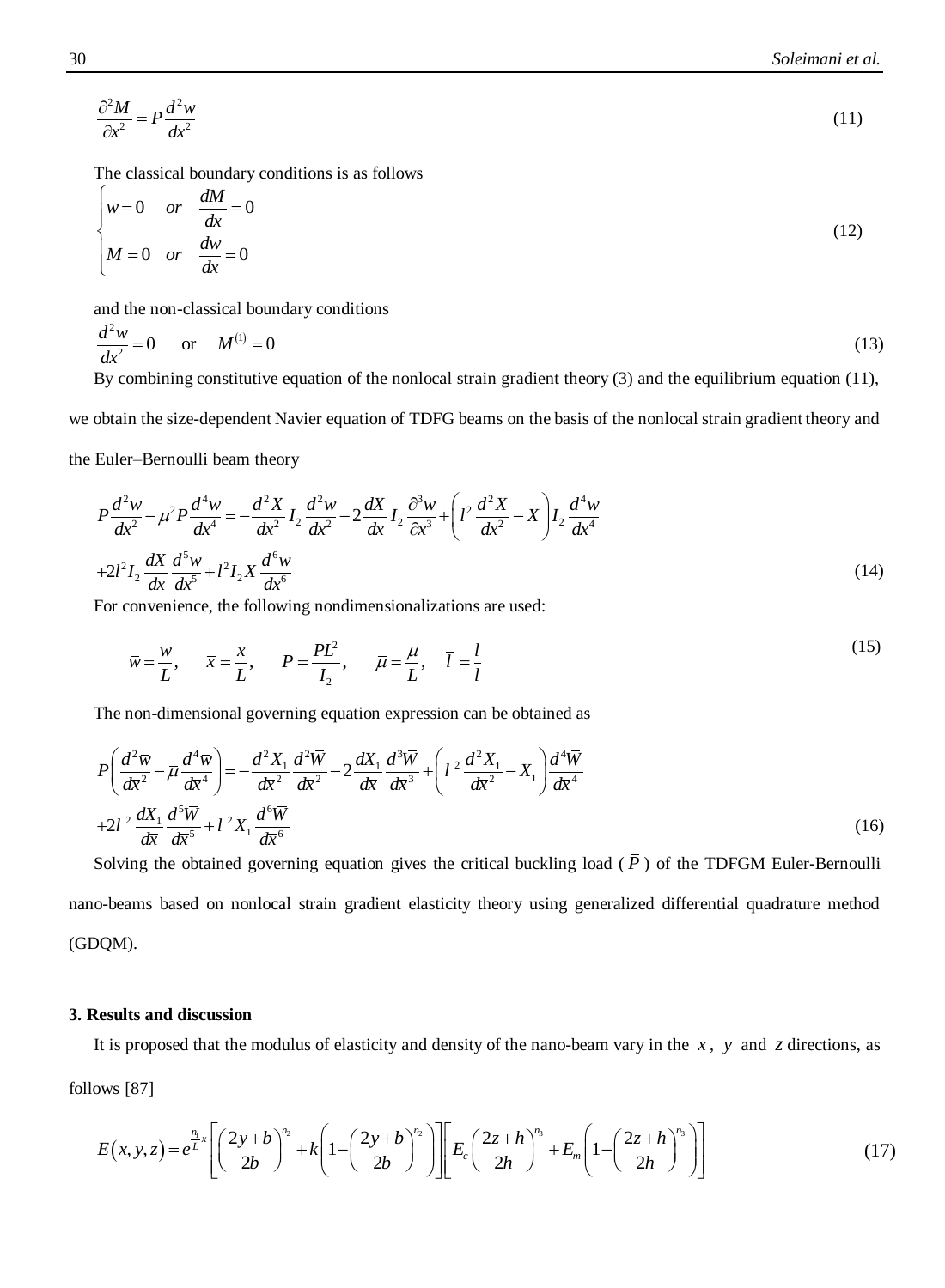Journal of Computational Applied Mechanics 2022, 53(1): 24-40  
\n
$$
\rho(x, y, z) = e^{\frac{n_4}{L}x} \left[ \left( \frac{2y+b}{2b} \right)^{n_5} + k \left( 1 - \left( \frac{2y+b}{2b} \right)^{n_6} \right) \right] \left[ E_c \left( \frac{2z+h}{2h} \right)^{n_6} + E_m \left( 1 - \left( \frac{2z+h}{2h} \right)^{n_6} \right) \right]
$$
\n(18)

where,  $k$ ,  $n_1$ ,  $n_2$ ,  $n_3$ ,  $n_4$ ,  $n_5$  and  $n_6$  are constant material parameters.

To verify the results, the results of this paper are compared with the results of previous work. To compare the results, strain gradient material length scale parameter and constant material parameters are considered zero. A comparison of the results is given in Table 1. Comparison of the results showed that the results of this study have acceptable accuracy.

| $\bar{\mu}$      | Ref.                       |         |
|------------------|----------------------------|---------|
| $\boldsymbol{0}$ | Present work               | 39.4783 |
|                  | (Ghannadpour et al., 2013) | 39.4784 |
|                  | (Wang et al., 2006)        | 39.4786 |
|                  | (Pradhan & Phadikar, 2009) | 39.4784 |
|                  | (Nejad et al., 2016)       | 39.4784 |
| 0.2              | Present work               | 15.3068 |
|                  | (Ghannadpour et al., 2013) | 15.3068 |
|                  | (Wang et al., 2006)        | 15.3068 |
|                  | (Nejad et al., 2016)       | 15.3068 |
|                  | Present work               | 0.9753  |
|                  | (Ghannadpour et al., 2013) | 0.9753  |
|                  | (Pradhan & Phadikar, 2009) | 0.9753  |
|                  | (Nejad et al., 2016)       | 0.9753  |

**Table 1.** Comparison of the results of this work with other works.

In Figure 1, the convergence of the buckling load calculated by the GDQ method is investigated. According to this figure, it can be concluded that with increasing nodes, the response converges. Considering 15 nodes ensures convergence.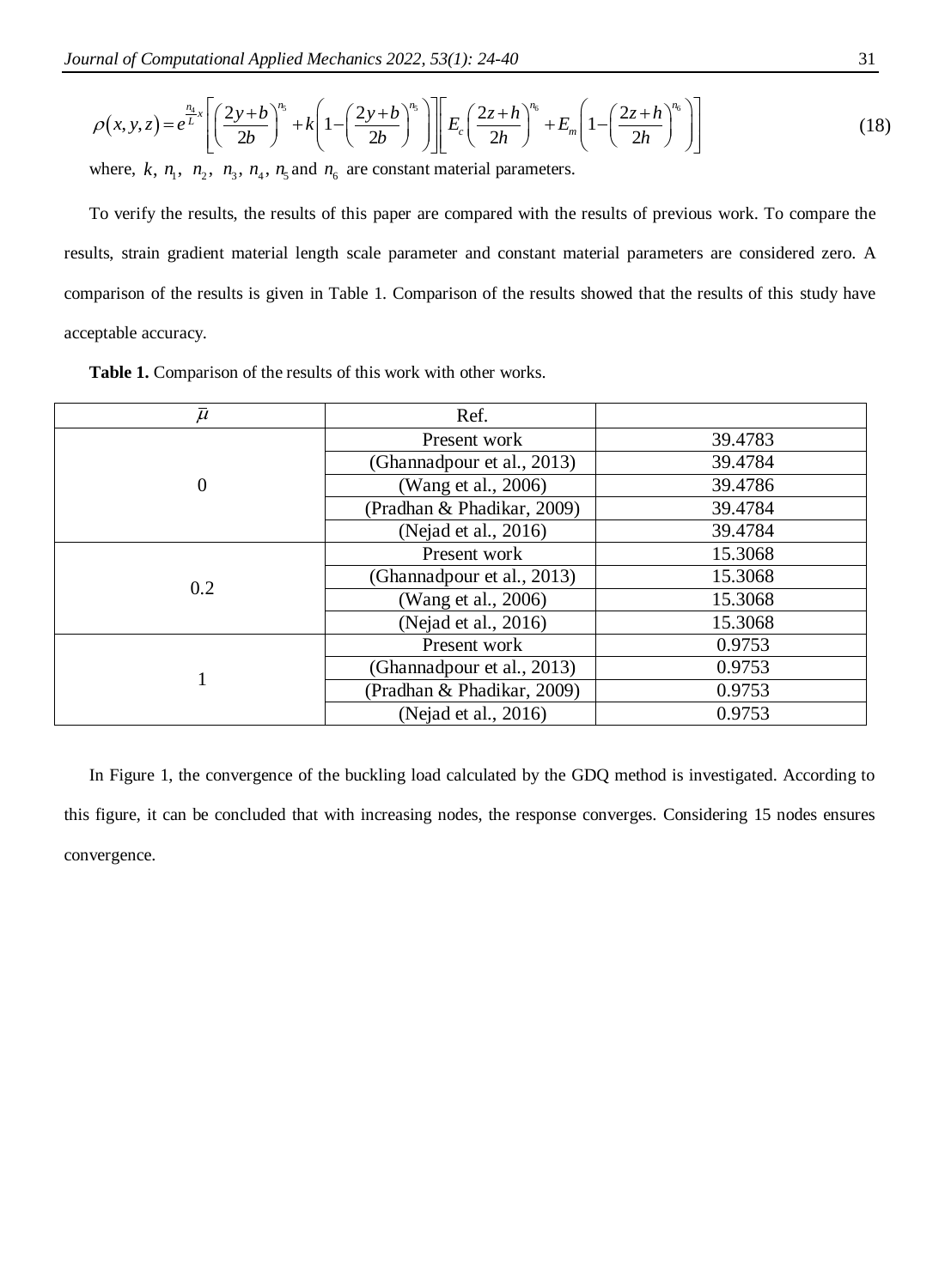

Fig. 1. The convergence of the buckling load calculated by the GDQ method for  $\bar{\mu} = 2, \bar{l} = 2, \eta_{1} = 2$ 

Figure 2 shows the changes in dimensionless buckling load in terms of nonlocal length scale parameter for different strain gradient length scale parameter. The results show that with increasing  $\mu$ , the buckling load decreases, which shows that in the theory of nonlocal elasticity, the buckling load is lower than in the classical theory. In other words, the theory of non-local elasticity expresses the softening for a nanoscale material. In addition, with increasing strain gradient, the buckling load increases. This shows that by increasing the strain gradient length scale parameter, the material is more stable in nanoscale than in macro.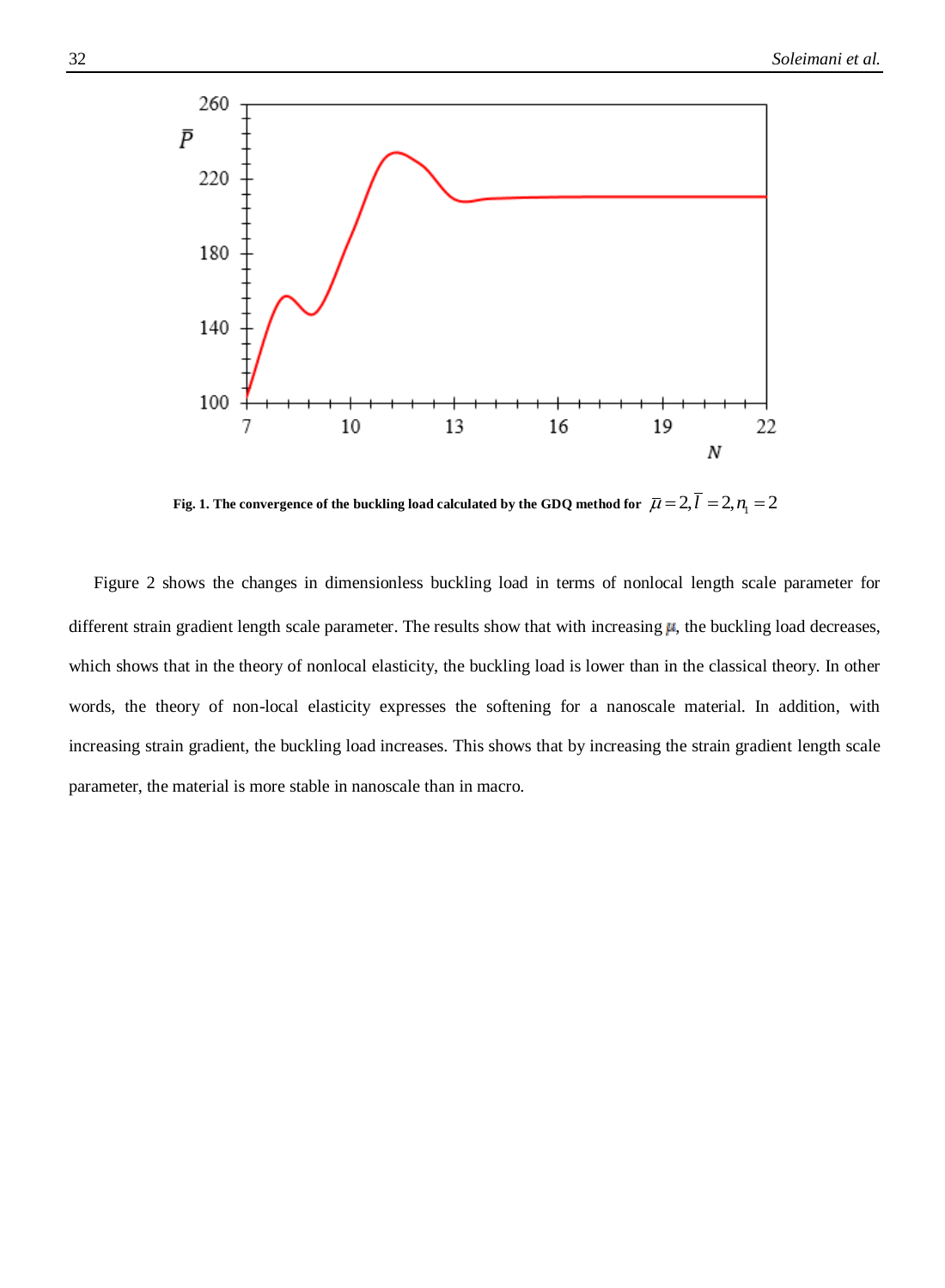

**Fig. 2. changes in dimensionless buckling load in terms of nonlocal length scale parameter for different strain gradient length**  scale parameter and  $n_1 = 0$ 

Dimensionless buckling load changes in terms of  $n_1$  material parameter are shown in Figure 3. This figure shows that the buckling load increases with increasing  $n_1$ . The reason for the increase in buckling load is the increase in modulus of elasticity with increasing  $n_1$ .



Fig. 3. Dimensionless buckling load changes in terms of  $~n_{\!\scriptscriptstyle 1}$  material parameter for  $~\bar\mu$  =  $0.2, \bar l$  =  $0.2$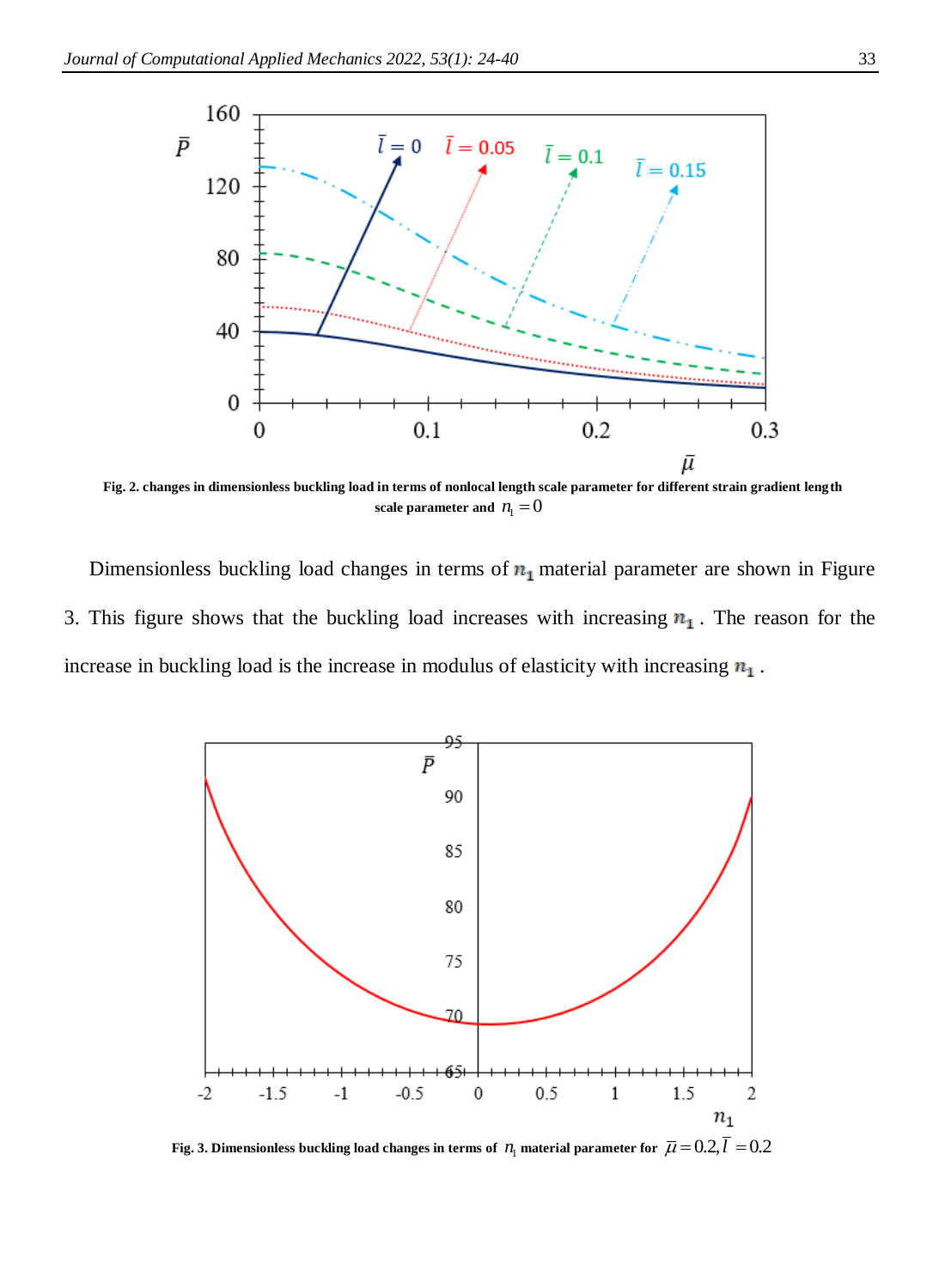The buckling load changes in terms of  $n_2$  material parameter for different bouckling modes are shown in Figure 4. This figure shows that the buckling load for all modes decreases with increasing  $n_2$  size. The reason for the decrease in buckling load is the decrease in modulus of elasticity with increasing  $n_2$ .

Dimensional buckling load changes according to the material parameter  $n_3$  for 4 buckling modes are shown in Figure 5. This figure shows that with increasing  $n_3$  size, the buckling load increases for 4 buckling modes. The reason for increasing the buckling load is the increase in modulus of elasticity with increasing  $n_3$ .

Figure 6 shows the buckling in terms of beam length for 3 states  $(\bar{u} = 0 \bar{v} = 0)$ ,  $(\bar{u} = 1\bar{v} = 2)$ and  $(\bar{u} = 2 \bar{v} = 1)$ . The results show that for the case that  $(\bar{u} > \bar{v})$  softening is predicted for the material but for the case that  $(\bar{u} < \bar{t})$  the hardening is predicted.



Fig. 4. The buckling load changes in terms of  $n_2$  material parameter for different bouckling modes for

 $\overline{\mu} = 0.2, \overline{l} = 0.2, n_1 = 0, n_2 = 0$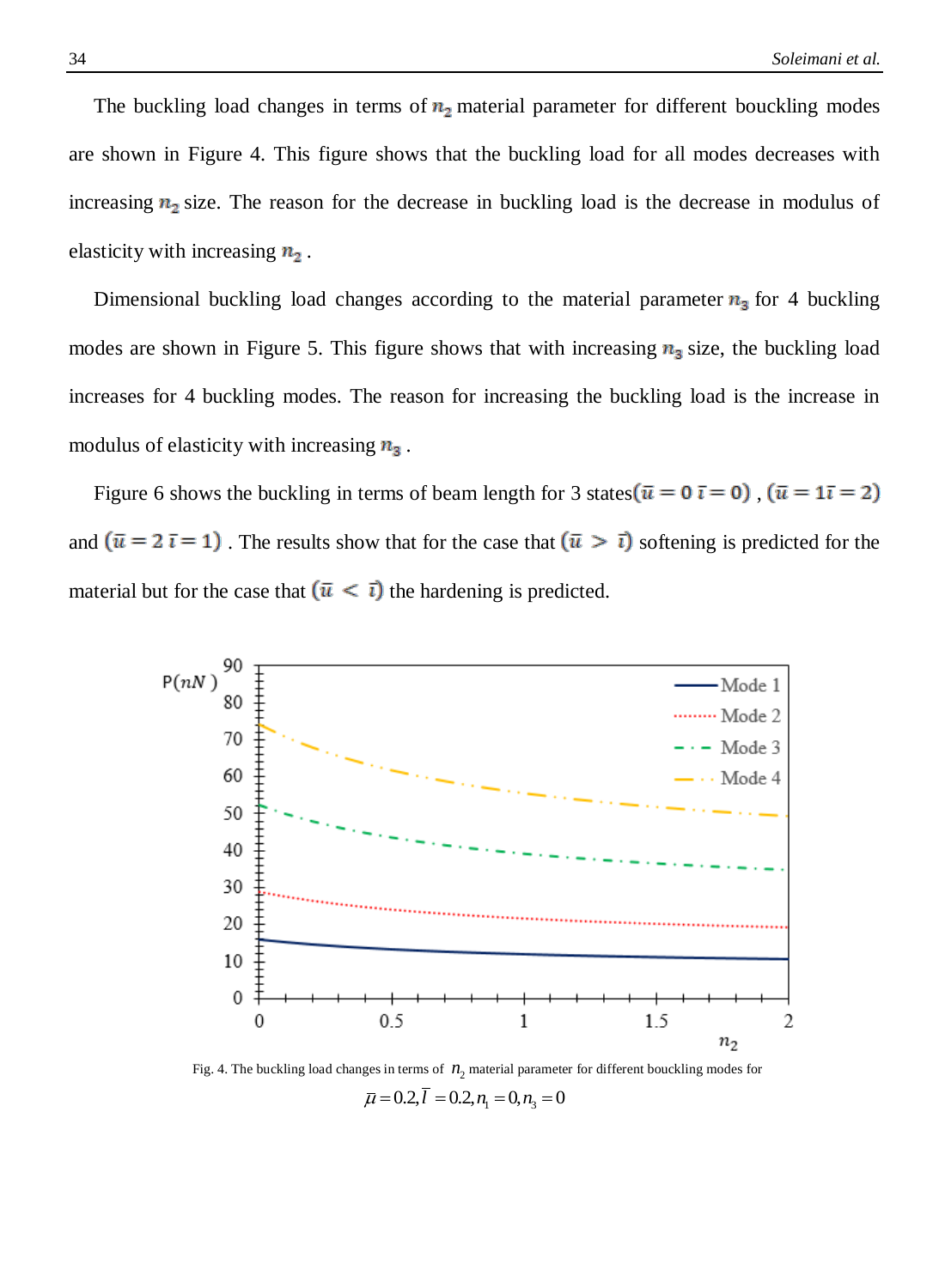

Fig 5. The buckling load changes in terms of  $n_3$  material parameter for different buckling modes for

 $\overline{\mu} = 0.2, \overline{l} = 0.2, n_1 = 0, n_2 = 0$ 



**Fig. 6.** The buckling load in terms of beam length for 3 states  $(\bar{u} = 0 \bar{v} = 0)$ ,  $(\bar{u} = 1\bar{v} = 2)$  and  $(\bar{u} = 2 \bar{v} = 1)$ 

## **4. Conclusion**

 In this paper, the effect of size for Bernoulli Euler nano beam made of three-dimensional functionally graded material is investigated using a combination of strain gradient theory and non-local elasticity. The results of this study showed that the strain gradient theory predicts hardening of the material at the nanoscale but the theory of non-local elasticity predicts the softening at the nanoscale. The combination of these two theories is able to predict both the hardening and softening effects at the nanoscale. In addition, the three-dimensional functionally graded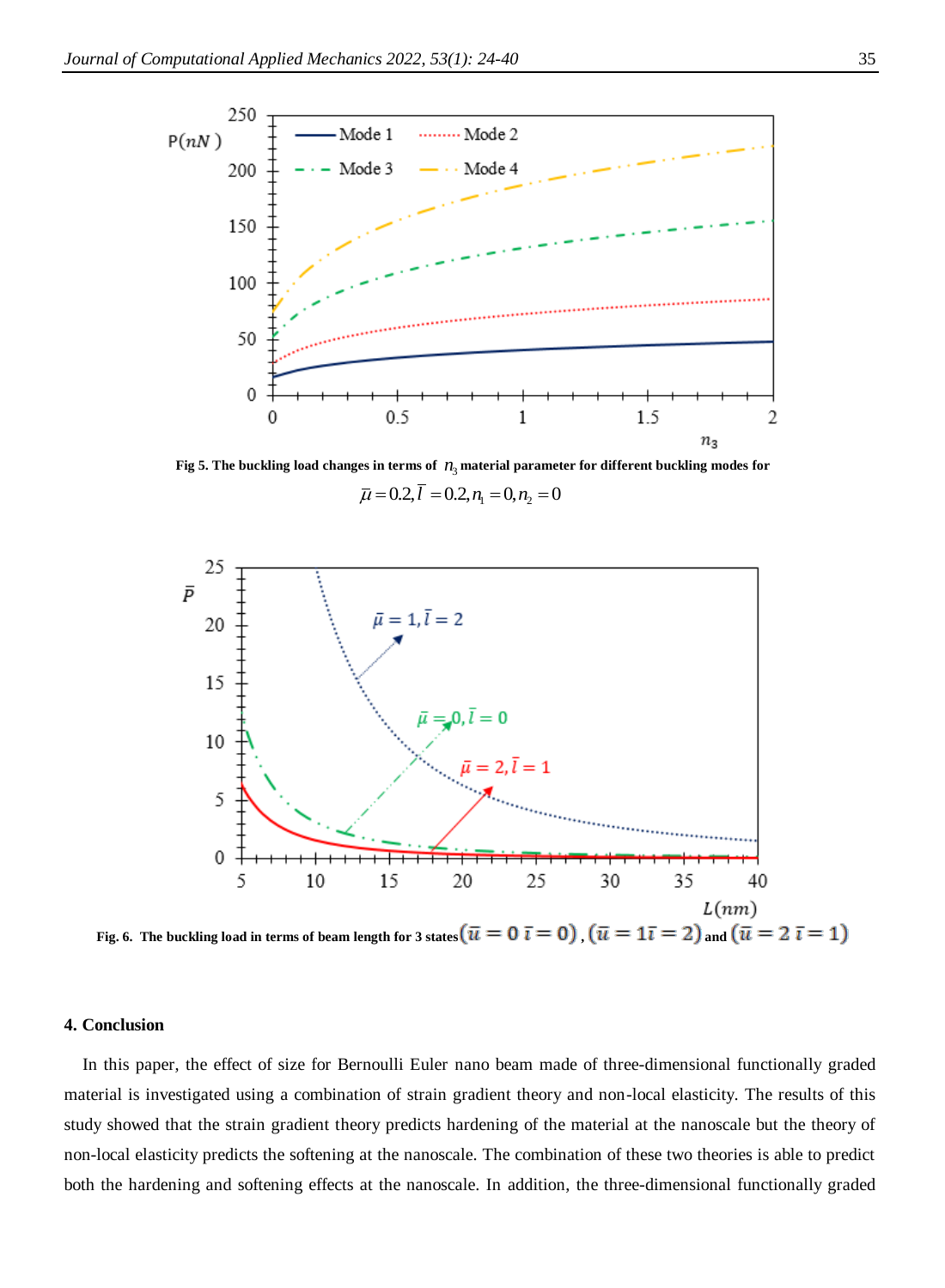material in this paper has been investigated that the types of material changes in all directions of the beam have been considered with an arbitrary mathematical model. This model can be extended to a variety of nanostructures with different molecular structures.

#### **References**

- <span id="page-12-0"></span>[1] A. Hadi, A. Rastgoo, N. Haghighipour, A. Bolhassani, Numerical modelling of a spheroid living cell membrane under hydrostatic pressure, *Journal of Statistical Mechanics: Theory and Experiment,* Vol. 2018, No. 8, pp. 083501, 2018.
- <span id="page-12-1"></span>[2] M. Najafzadeh, M. M. Adeli, E. Zarezadeh, A. Hadi, Torsional vibration of the porous nanotube with an arbitrary cross-section based on couple stress theory under magnetic field, *Mechanics Based Design of Structures and Machines*, pp. 1-15, 2020.
- <span id="page-12-2"></span>[3] A. Barati, A. Hadi, M. Z. Nejad, R. Noroozi, On vibration of bi-directional functionally graded nanobeams under magnetic field, *Mechanics Based Design of Structures and Machines*, pp. 1-18, 2020.
- <span id="page-12-3"></span>[4] M. M. Khoram, M. Hosseini, A. Hadi, M. Shishehsaz, Bending analysis of bidirectional FGM Timoshenko nanobeam subjected to mechanical and magnetic forces and resting on Winkler–Pasternak foundation, *International Journal of Applied Mechanics,* Vol. 12, No. 08, pp. 2050093, 2020.
- <span id="page-12-4"></span>[5] C. Kafadar, A. C. Eringen, Micropolar media—I the classical theory, *International Journal of Engineering Science,* Vol. 9, No. 3, pp. 271-305, 1971.
- <span id="page-12-5"></span>[6] A. C. Eringen, Nonlocal polar elastic continua, *International journal of engineering science,* Vol. 10, No. 1, pp. 1-16, 1972.
- [7] A. C. Eringen, 2002, *Nonlocal continuum field theories*, Springer Science & Business Media,
- [8] A. C. Eringen, On differential equations of nonlocal elasticity and solutions of screw dislocation and surface waves, *Journal of applied physics,* Vol. 54, No. 9, pp. 4703-4710, 1983.
- <span id="page-12-6"></span>[9] R. Mindlin, N. Eshel, On first strain-gradient theories in linear elasticity, *International Journal of Solids and Structures,* Vol. 4, No. 1, pp. 109-124, 1968.
- <span id="page-12-7"></span>[10] R. A. Toupin, Elastic materials with couple-stresses, *Archive for Rational Mechanics and Analysis,* Vol. 11, No. 1, pp. 385-414, 1962.
- <span id="page-12-8"></span>[11] C. Lim, G. Zhang, J. Reddy, A higher-order nonlocal elasticity and strain gradient theory and its applications in wave propagation, *Journal of the Mechanics and Physics of Solids,* Vol. 78, pp. 298-313, 2015.
- <span id="page-12-9"></span>[12] A. Daneshmehr, A. Rajabpoor, A. Hadi, Size dependent free vibration analysis of nanoplates made of functionally graded materials based on nonlocal elasticity theory with high order theories, *International Journal of Engineering Science,* Vol. 95, pp. 23-35, 2015.
- [13] S. Pradhan, J. Phadikar, Bending, buckling and vibration analyses of nonhomogeneous nanotubes using GDQ and nonlocal elasticity theory, *Structural Engineering and Mechanics,* Vol. 33, No. 2, pp. 193-213, 2009.
- [14] J. Phadikar, S. Pradhan, Variational formulation and finite element analysis for nonlocal elastic nanobeams and nanoplates, *Computational materials science,* Vol. 49, No. 3, pp. 492-499, 2010.
- [15] J. K. Phadikar, S. C. Pradhan, Variational formulation and finite element analysis for nonlocal elastic nanobeams and nanoplates, *Computational Materials Science,* Vol. 49, No. 3, pp. 492-499, 9//, 2010.
- <span id="page-12-10"></span>[16] M. Z. Nejad, A. Hadi, Non-local analysis of free vibration of bi-directional functionally graded Euler– Bernoulli nano-beams, *International Journal of Engineering Science,* Vol. 105, pp. 1-11, 2016/08/01/, 2016.
- [17] M. Z. Nejad, A. Hadi, Eringen's non-local elasticity theory for bending analysis of bi-directional functionally graded Euler–Bernoulli nano-beams, *International Journal of Engineering Science,* Vol. 106, pp. 1-9, 2016/09/01/, 2016.
- [18] M. Z. Nejad, A. Hadi, A. Rastgoo, Buckling analysis of arbitrary two-directional functionally graded Euler–Bernoulli nano-beams based on nonlocal elasticity theory, *International Journal of Engineering Science,* Vol. 103, pp. 1-10, 6//, 2016.
- <span id="page-12-11"></span>[19] M. Hosseini, M. Shishesaz, K. N. Tahan, A. Hadi, Stress analysis of rotating nano-disks of variable thickness made of functionally graded materials, *International Journal of Engineering Science,* Vol. 109, pp. 29-53, 2016.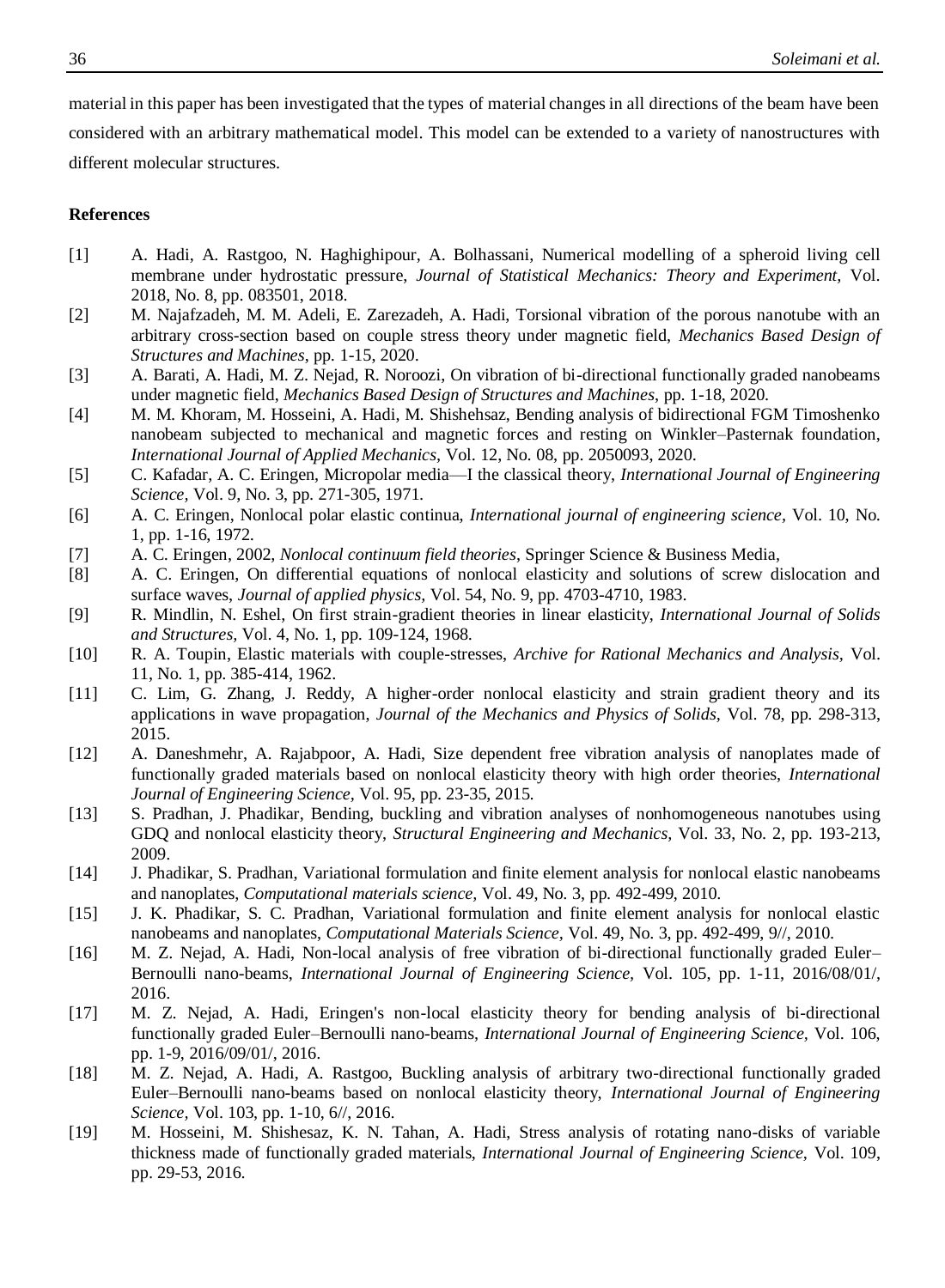- <span id="page-13-1"></span>[20] M. M. Adeli, A. Hadi, M. Hosseini, H. H. Gorgani, Torsional vibration of nano-cone based on nonlocal strain gradient elasticity theory, *The European Physical Journal Plus,* Vol. 132, No. 9, pp. 393, 2017.
- [21] M. Hosseini, H. H. Gorgani, M. Shishesaz, A. Hadi, Size-dependent stress analysis of single-wall carbon nanotube based on strain gradient theory, *International Journal of Applied Mechanics,* Vol. 9, No. 06, pp. 1750087, 2017.
- <span id="page-13-2"></span>[22] M. Shishesaz, M. Hosseini, K. N. Tahan, A. Hadi, Analysis of functionally graded nanodisks under thermoelastic loading based on the strain gradient theory, *Acta Mechanica*, pp. 1-28, 2017.
- [23] F. Ebrahimi, M. R. Barati, A nonlocal higher-order refined magneto-electro-viscoelastic beam model for dynamic analysis of smart nanostructures, *International Journal of Engineering Science,* Vol. 107, pp. 183- 196, 10//, 2016.
- [24] F. Ebrahimi, M. R. Barati, A. Dabbagh, A nonlocal strain gradient theory for wave propagation analysis in temperature-dependent inhomogeneous nanoplates, *International Journal of Engineering Science,* Vol. 107, pp. 169-182, 10//, 2016.
- [25] F. Ebrahimi, M. R. Barati, A nonlocal strain gradient refined beam model for buckling analysis of sizedependent shear-deformable curved FG nanobeams, *Composite Structures,* Vol. 159, pp. 174-182, 1/1/, 2017.
- [26] F. Ebrahimi, M. R. Barati, A. M. Zenkour, A new nonlocal elasticity theory with graded nonlocality for thermo-mechanical vibration of FG nanobeams via a nonlocal third-order shear deformation theory, *Mechanics of Advanced Materials and Structures*, No. just-accepted, 2017.
- [27] F. Ebrahimi, M. R. Barati, Vibration analysis of nonlocal beams made of functionally graded material in thermal environment, *The European Physical Journal Plus,* Vol. 131, No. 8, pp. 279, 2016.
- [28] F. Ebrahimi, M. R. Barati, Buckling analysis of nonlocal third-order shear deformable functionally graded piezoelectric nanobeams embedded in elastic medium, *Journal of the Brazilian Society of Mechanical Sciences and Engineering*, pp. 1-16, 2016.
- [29] F. Ebrahimi, M. R. Barati, Magnetic field effects on buckling behavior of smart size-dependent graded nanoscale beams, *The European Physical Journal Plus,* Vol. 131, No. 7, pp. 1-14, 2016.
- [30] F. Ebrahimi, M. R. Barati, Magneto-electro-elastic buckling analysis of nonlocal curved nanobeams, *The European Physical Journal Plus,* Vol. 131, No. 9, pp. 346, 2016.
- [31] F. Ebrahimi, M. R. Barati, P. Haghi, Nonlocal thermo-elastic wave propagation in temperature-dependent embedded small-scaled nonhomogeneous beams, *The European Physical Journal Plus,* Vol. 131, No. 11, pp. 383, 2016.
- [32] F. Ebrahimi, M. Daman, Analytical investigation of the surface effects on nonlocal vibration behavior of nanosize curved beams, *ADVANCES IN NANO RESEARCH,* Vol. 5, No. 1, pp. 35-47, 2017.
- [33] F. Ebrahimi, A. Dabbagh, Nonlocal strain gradient based wave dispersion behavior of smart rotating magneto-electro-elastic nanoplates, *Materials Research Express,* Vol. 4, No. 2, pp. 025003, 2017.
- [34] L. Li, Y. Hu, Buckling analysis of size-dependent nonlinear beams based on a nonlocal strain gradient theory, *International Journal of Engineering Science,* Vol. 97, pp. 84-94, 12//, 2015.
- [35] A. Farajpour, M. Danesh, M. Mohammadi, Buckling analysis of variable thickness nanoplates using nonlocal continuum mechanics, *Physica E: Low-dimensional Systems and Nanostructures,* Vol. 44, No. 3, pp. 719-727, 2011.
- [36] L. Li, X. Li, Y. Hu, Free vibration analysis of nonlocal strain gradient beams made of functionally graded material, *International Journal of Engineering Science,* Vol. 102, pp. 77-92, 2016.
- [37] L. Li, Y. Hu, Wave propagation in fluid-conveying viscoelastic carbon nanotubes based on nonlocal strain gradient theory, *Computational Materials Science,* Vol. 112, Part A, pp. 282-288, 2/1/, 2016.
- [38] L. Li, Y. Hu, X. Li, Longitudinal vibration of size-dependent rods via nonlocal strain gradient theory, *International Journal of Mechanical Sciences,* Vol. 115–116, pp. 135-144, 9//, 2016.
- [39] L. Li, Y. Hu, Nonlinear bending and free vibration analyses of nonlocal strain gradient beams made of functionally graded material, *International Journal of Engineering Science,* Vol. 107, pp. 77-97, 10//, 2016.
- [40] L. Li, Y. Hu, Post-buckling analysis of functionally graded nanobeams incorporating nonlocal stress and microstructure-dependent strain gradient effects, *International Journal of Mechanical Sciences,* Vol. 120, pp. 159-170, 1//, 2017.
- [41] X. Li, L. Li, Y. Hu, Z. Ding, W. Deng, Bending, buckling and vibration of axially functionally graded beams based on nonlocal strain gradient theory, *Composite Structures,* Vol. 165, pp. 250-265, 4/1/, 2017.
- <span id="page-13-0"></span>[42] G. Romano, R. Barretta, M. Diaco, F. M. de Sciarra, Constitutive boundary conditions and paradoxes in nonlocal elastic nanobeams, *International Journal of Mechanical Sciences,* Vol. 121, pp. 151-156, 2017.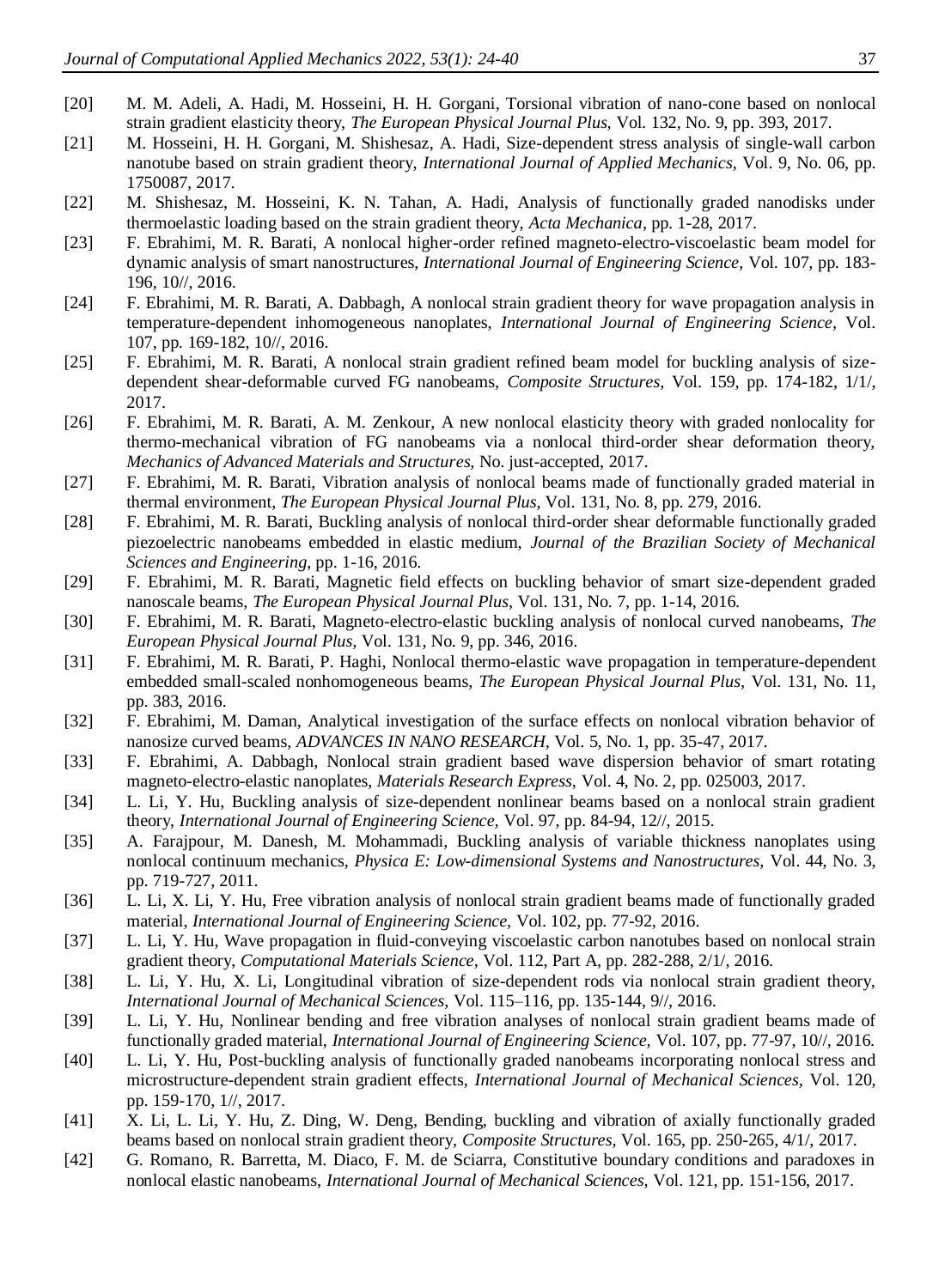- <span id="page-14-0"></span>[43] G. Romano, R. Barretta, Stress-driven versus strain-driven nonlocal integral model for elastic nano-beams, *Composites Part B: Engineering,* Vol. 114, No. Supplement C, pp. 184-188, 2017/04/01/, 2017.
- <span id="page-14-1"></span>[44] G. Romano, R. Barretta, Comment on the paper "Exact solution of Eringen's nonlocal integral model for bending of Euler–Bernoulli and Timoshenko beams" by Meral Tuna & Mesut Kirca, *International Journal of Engineering Science,* Vol. 109, No. Supplement C, pp. 240-242, 2016/12/01/, 2016.
- <span id="page-14-2"></span>[45] J. Fernández-Sáez, R. Zaera, J. A. Loya, J. N. Reddy, Bending of Euler–Bernoulli beams using Eringen's integral formulation: A paradox resolved, *International Journal of Engineering Science,* Vol. 99, No. Supplement C, pp. 107-116, 2016/02/01/, 2016.
- <span id="page-14-3"></span>[46] G. Romano, R. Barretta, Nonlocal elasticity in nanobeams: the stress-driven integral model, *International Journal of Engineering Science,* Vol. 115, No. Supplement C, pp. 14-27, 2017/06/01/, 2017.
- <span id="page-14-4"></span>[47] A. Apuzzo, R. Barretta, R. Luciano, F. Marotti de Sciarra, R. Penna, Free vibrations of Bernoulli-Euler nano-beams by the stress-driven nonlocal integral model, *Composites Part B: Engineering,* Vol. 123, No. Supplement C, pp. 105-111, 2017/08/15/, 2017.
- <span id="page-14-5"></span>[48] C. W. Lim, G. Zhang, J. N. Reddy, A higher-order nonlocal elasticity and strain gradient theory and its applications in wave propagation, *Journal of the Mechanics and Physics of Solids,* Vol. 78, No. Supplement C, pp. 298-313, 2015/05/01/, 2015.
- <span id="page-14-6"></span>[49] L. Li, Y. Hu, Buckling analysis of size-dependent nonlinear beams based on a nonlocal strain gradient theory, *International Journal of Engineering Science,* Vol. 97, No. Supplement C, pp. 84-94, 2015/12/01/, 2015.
- <span id="page-14-7"></span>[50] L. Li, Y. Hu, L. Ling, Flexural wave propagation in small-scaled functionally graded beams via a nonlocal strain gradient theory, *Composite Structures,* Vol. 133, No. Supplement C, pp. 1079-1092, 2015/12/01/, 2015.
- <span id="page-14-8"></span>[51] A. Farajpour, M. H. Yazdi, A. Rastgoo, M. Mohammadi, A higher-order nonlocal strain gradient plate model for buckling of orthotropic nanoplates in thermal environment, *Acta Mechanica,* Vol. 227, No. 7, pp. 1849-1867, 2016.
- <span id="page-14-9"></span>[52] F. Ebrahimi, M. R. Barati, A. Dabbagh, A nonlocal strain gradient theory for wave propagation analysis in temperature-dependent inhomogeneous nanoplates, *International Journal of Engineering Science,* Vol. 107, No. Supplement C, pp. 169-182, 2016/10/01/, 2016.
- <span id="page-14-10"></span>[53] M. Tuna, M. Kirca, Exact solution of Eringen's nonlocal integral model for vibration and buckling of Euler–Bernoulli beam, *International Journal of Engineering Science,* Vol. 107, No. Supplement C, pp. 54- 67, 2016/10/01/, 2016.
- <span id="page-14-11"></span>[54] M. Tuna, M. Kirca, Exact solution of Eringen's nonlocal integral model for bending of Euler–Bernoulli and Timoshenko beams, *International Journal of Engineering Science,* Vol. 105, No. Supplement C, pp. 80-92, 2016/08/01/, 2016.
- <span id="page-14-12"></span>[55] F. Ebrahimi, M. R. Barati, Dynamic Modeling of Magneto-electrically Actuated Compositionally Graded Nanosize Plates Lying on Elastic Foundation, *Arabian Journal for Science and Engineering,* Vol. 42, No. 5, pp. 1977-1997, May 01, 2017.
- <span id="page-14-13"></span>[56] L. Li, X. Li, Y. Hu, Free vibration analysis of nonlocal strain gradient beams made of functionally graded material, *International Journal of Engineering Science,* Vol. 102, No. Supplement C, pp. 77-92, 2016/05/01/, 2016.
- <span id="page-14-14"></span>[57] L. Li, Y. Hu, Nonlinear bending and free vibration analyses of nonlocal strain gradient beams made of functionally graded material, *International Journal of Engineering Science,* Vol. 107, No. Supplement C, pp. 77-97, 2016/10/01/, 2016.
- <span id="page-14-15"></span>[58] J. Romanoff, J. N. Reddy, J. Jelovica, Using non-local Timoshenko beam theories for prediction of microand macro-structural responses, *Composite Structures,* Vol. 156, No. Supplement C, pp. 410-420, 2016/11/15/, 2016.
- <span id="page-14-16"></span>[59] F. Ebrahimi, M. R. Barati, Vibration analysis of viscoelastic inhomogeneous nanobeams incorporating surface and thermal effects, *Applied Physics A,* Vol. 123, No. 1, pp. 5, December 10, 2016.
- <span id="page-14-17"></span>[60] F. Ebrahimi, M. R. Barati, A nonlocal strain gradient refined beam model for buckling analysis of sizedependent shear-deformable curved FG nanobeams, *Composite Structures,* Vol. 159, No. Supplement C, pp. 174-182, 2017/01/01/, 2017.
- <span id="page-14-18"></span>[61] X.-J. Xu, X.-C. Wang, M.-L. Zheng, Z. Ma, Bending and buckling of nonlocal strain gradient elastic beams, *Composite Structures,* Vol. 160, No. Supplement C, pp. 366-377, 2017/01/15/, 2017.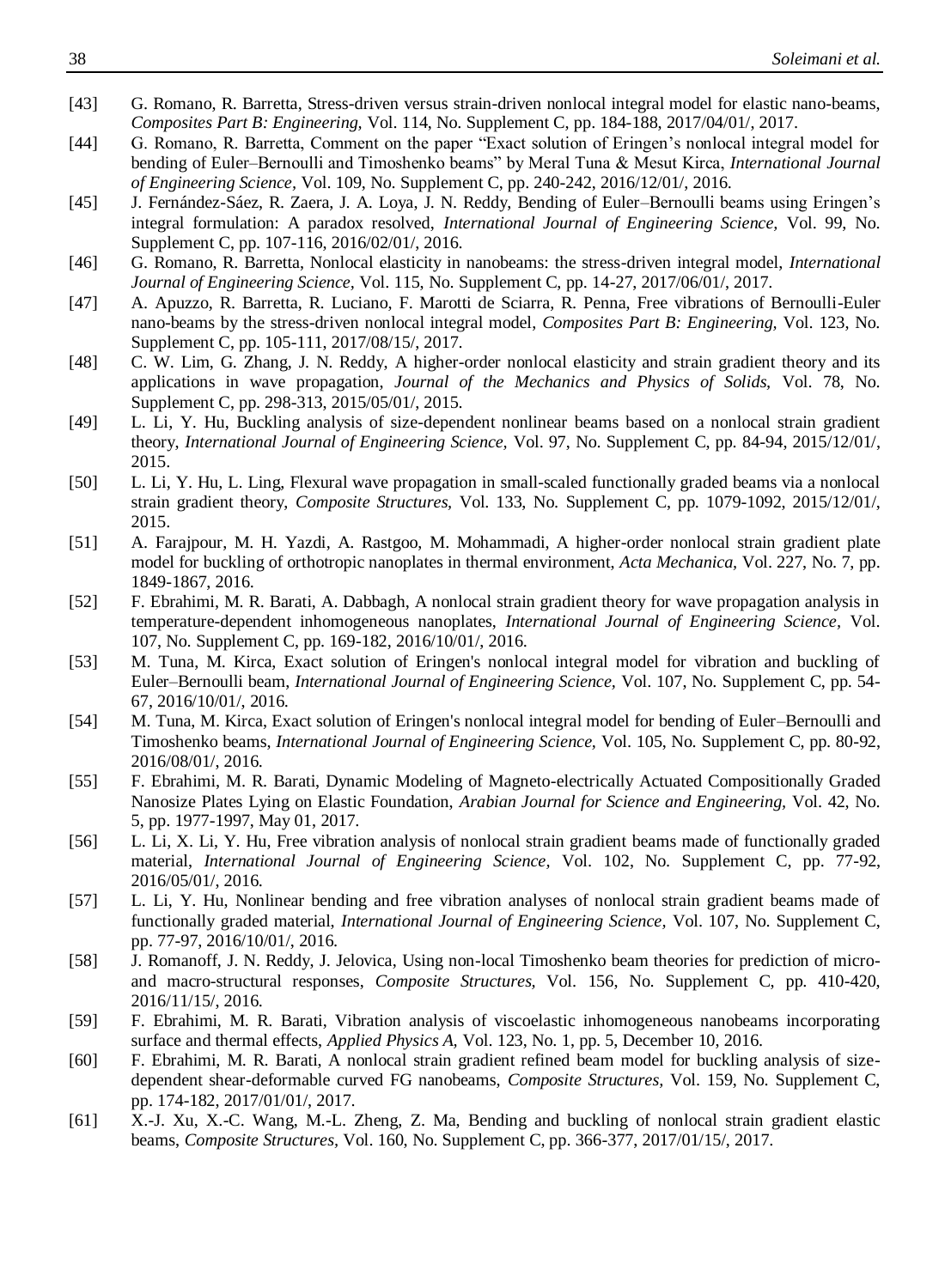- <span id="page-15-0"></span>[62] X. Li, L. Li, Y. Hu, Z. Ding, W. Deng, Bending, buckling and vibration of axially functionally graded beams based on nonlocal strain gradient theory, *Composite Structures,* Vol. 165, No. Supplement C, pp. 250-265, 2017/04/01/, 2017.
- <span id="page-15-1"></span>[63] L. Li, Y. Hu, Torsional vibration of bi-directional functionally graded nanotubes based on nonlocal elasticity theory, *Composite Structures,* Vol. 172, No. Supplement C, pp. 242-250, 2017/07/15/, 2017.
- <span id="page-15-2"></span>[64] M. Z. Nejad, P. Fatehi, Exact elasto-plastic analysis of rotating thick-walled cylindrical pressure vessels made of functionally graded materials, *International Journal of Engineering Science,* Vol. 86, pp. 26-43, 2015.
- [65] M. Z. Nejad, A. Rastgoo, A. Hadi, Exact elasto-plastic analysis of rotating disks made of functionally graded materials, *International Journal of Engineering Science,* Vol. 85, pp. 47-57, 2014.
- [66] Z. Mazarei, M. Nejad, A. Hadi, Thermo-elasto-plastic analysis of thick-walled spherical pressure vessels made of functionally graded materials, *International Journal of Applied Mechanics*, 2016.
- [67] M. Nejad, A. Rastgoo, A. Hadi, Effect of Exponentially-Varying Properties on Displacements and Stresses in Pressurized Functionally Graded Thick Spherical Shells with Using Iterative Technique, *Journal of Solid Mechanics Vol,* Vol. 6, No. 4, pp. 366-377, 2014.
- [68] M. Ghannad, G. H. Rahimi, M. Z. Nejad, Elastic analysis of pressurized thick cylindrical shells with variable thickness made of functionally graded materials, *Composites Part B: Engineering,* Vol. 45, No. 1, pp. 388-396, 2013.
- [69] M. Z. Nejad, M. Jabbari, M. Ghannad, Elastic analysis of FGM rotating thick truncated conical shells with axially-varying properties under non-uniform pressure loading, *Composite Structures,* Vol. 122, pp. 561- 569, 2015.
- [70] M. Jabbari, M. Z. Nejad, M. Ghannad, Thermo-elastic analysis of axially functionally graded rotating thick cylindrical pressure vessels with variable thickness under mechanical loading, *International journal of engineering science,* Vol. 96, pp. 1-18, 2015.
- [71] M. Jabbari, M. Z. Nejad, M. Ghannad, Thermo-elastic analysis of axially functionally graded rotating thick truncated conical shells with varying thickness, *Composites Part B: Engineering,* Vol. 96, pp. 20-34, 2016.
- [72] M. Z. Nejad, G. Rahimi, M. Ghannad, Set of field equations for thick shell of revolution made of functionally graded materials in curvilinear coordinate system, *Mechanics,* Vol. 77, No. 3, pp. 18-26, 2016.
- [73] M. Ghannad, M. Z. Nejad, Elastic analysis of pressurized thick hollow cylindrical shells with clampedclamped ends, *Mechanics,* Vol. 85, No. 5, pp. 11-18, 2016.
- [74] M. Z. Nejad, G. Rahimi, Deformations and stresses in rotating FGM pressurized thick hollow cylinder under thermal load, *Scientific Research and Essays,* Vol. 4, No. 3, pp. 131-140, 2009.
- [75] M. Z. Nejad, G. H. Rahimi, Elastic analysis of FGM rotating cylindrical pressure vessels, *Journal of the Chinese institute of engineers,* Vol. 33, No. 4, pp. 525-530, 2010.
- [76] P. Fatehi, M. Z. Nejad, Effects of material gradients on onset of yield in FGM rotating thick cylindrical shells, *International Journal of Applied Mechanics,* Vol. 6, No. 04, pp. 1450038, 2014.
- [77] C. Lü, C. W. Lim, W. Chen, Size-dependent elastic behavior of FGM ultra-thin films based on generalized refined theory, *International Journal of Solids and Structures,* Vol. 46, No. 5, pp. 1176-1185, 2009.
- [78] M. Lezgy-Nazargah, Fully coupled thermo-mechanical analysis of bi-directional FGM beams using NURBS isogeometric finite element approach, *Aerospace Science and Technology*, 2015.
- [79] M. Şimşek, Bi-directional functionally graded materials (BDFGMs) for free and forced vibration of Timoshenko beams with various boundary conditions, *Composite Structures,* Vol. 133, pp. 968-978, 2015.
- [80] S. Sahmani, M. M. Aghdam, Size dependency in axial postbuckling behavior of hybrid FGM exponential shear deformable nanoshells based on the nonlocal elasticity theory, *Composite Structures,* Vol. 166, pp. 104-113, 4/15/, 2017.
- [81] N. Tutuncu, Stresses in thick-walled FGM cylinders with exponentially-varying properties, *Engineering Structures,* Vol. 29, No. 9, pp. 2032-2035, 2007.
- [82] M. Z. Nejad, A. Hadi, A. Farajpour, Consistent couple-stress theory for free vibration analysis of Euler-Bernoulli nano-beams made of arbitrary bi-directional functionally graded materials, *Structural Engineering and Mechanics,* Vol. 63, No. 2, pp. 161-169, 2017.
- [83] A. Barati, M. M. Adeli, A. Hadi, Static torsion of bi-directional functionally graded microtube based on the couple stress theory under magnetic field, *International Journal of Applied Mechanics,* Vol. 12, No. 02, pp. 2050021, 2020.
- <span id="page-15-3"></span>[84] M. A. Steinberg, Materials for aerospace, *Sci. Am.;(United States),* Vol. 255, No. 4, 1986.